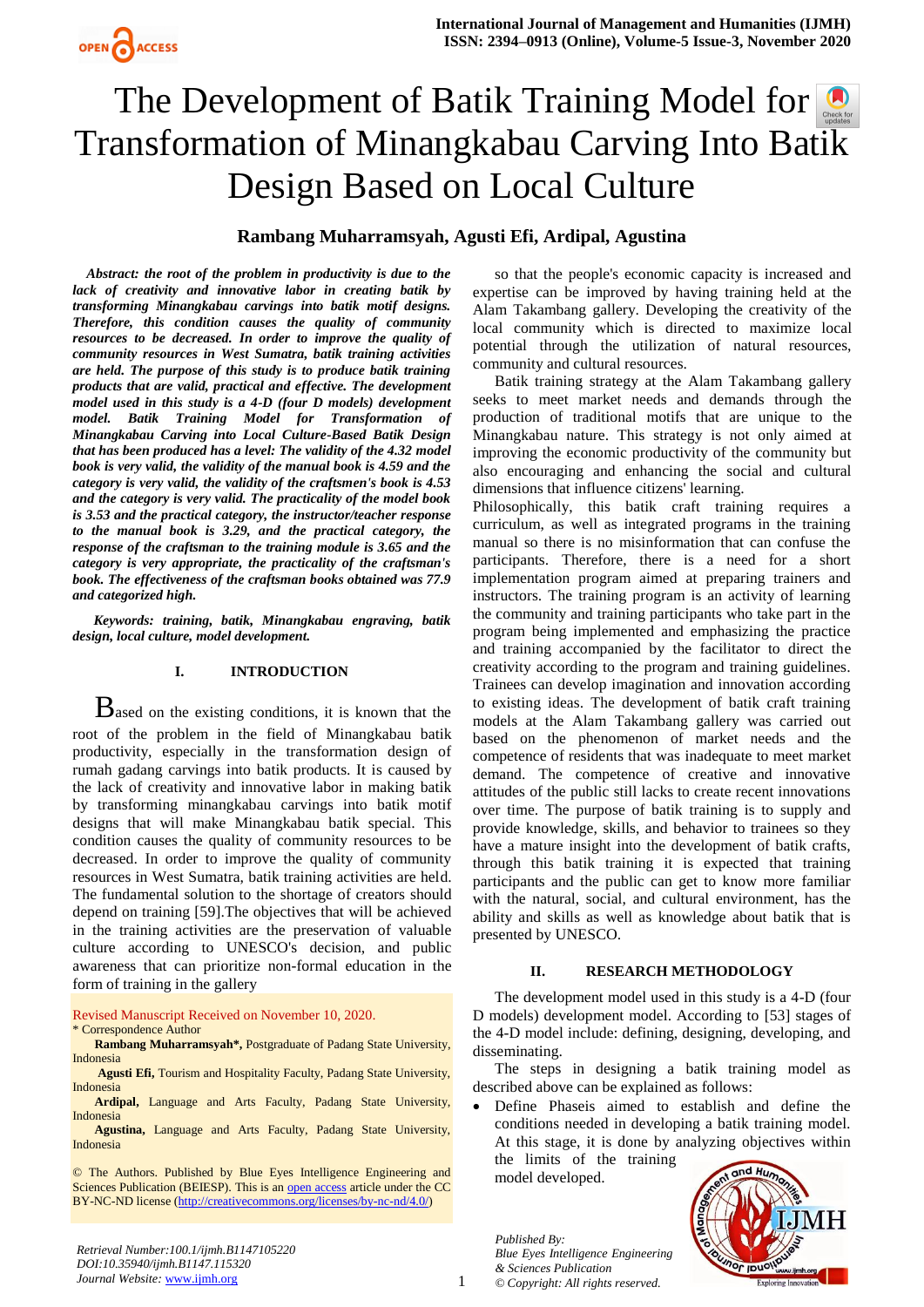# **The Development of Batik Training Model for Transformation of Minangkabau Carving Into Batik Design Based on Local Culture**

The instruments used at this stage were observation sheets and interview guidelines. There are four steps that are analyzed in this step, namely; aspects of needs, aspects of participants, and aspects of concept and curriculum analysis.

- Design Phase is purposed to design a learning model that appropriates withBatik Training Model for Transformation of Minangkabau Carving into Local Culture-Based Batik Design that has been determined.
- Development Phaseis aimed to produce of Batik Training Model for Transformation of Minangkabau Carving into Local Culture-Based Batik Design that consists of the concepts, theories, and principles of learning model development. This development phase is carried out with several stages:Validation Stage, Revision Stage, Practicality Stage, Effectiveness Stage.
- Dissemination phase is aimed to disseminate the Batik Training Model for Transformation of Minangkabau Carving into Batik Design Based on Local Culture.

#### **III. RESULTS AND DISCUSSION**

#### **A. Product Validation Results**

To measure the calculation and final value of the validity results used a formula from Muliyardi (2006). The following outlines is the results of the book of Batik Training Model for Transformation of Minangkabau Carving into Local Culture-Based Batik Design. The number entered in the table shows the assessment score from the validator.

**Table I. Data Validation Results Book Batik Training** 

| Model          |                                            |         |            |  |  |
|----------------|--------------------------------------------|---------|------------|--|--|
| N <sub>0</sub> | <b>Indicator</b>                           | Average | Category   |  |  |
|                | <b>Supporting Theory</b>                   | 4.42    | Very valid |  |  |
| 2              | Syntax                                     | 4.24    | Very valid |  |  |
| 3              | Social system                              | 4.31    | Very valid |  |  |
| 4              | Principle of Reaction                      | 4.22    | Very valid |  |  |
| 5              | <b>Supporting System</b>                   | 4.76    | Very valid |  |  |
| 6              | <b>Instructional Impact</b>                | 4.31    | Very valid |  |  |
| 7              | Implementation<br>of<br>the Training Model | 4.7     | Very valid |  |  |
| 8              | Linguistic                                 | 4.06    | Very valid |  |  |
| 9              | Graphics design                            | 3.87    | Very valid |  |  |
|                | Average                                    | 4.32    | Very valid |  |  |

The results of the Batik Training Model Book validation that were assessed by the validator in Table I, it can be seen that the average validation results are 4.32 in the very valid category. Based on the indicators assessed obtained indicators of the supporting system and implementation of training models with the highest average of 4.76 and 4.7 in the very valid category. Meanwhile, the graphic design at the lowest average with a value of 3.87 are very valid categories. Supporting theory has average 4.42 with a very valid category, syntax 4.24 is very valid. Social system indicators and instructional and supportive impacts get the same value of 4.31 which is in the very valid category. Linguistics 4.06 and graphics design 4.22 is in a very valid category. From the results of overall validity, it shows that the Batik Training Model Book developed is valid.Next, the results of the validity of the Manual book of batik training model. The number entered in the table shows the assessment score from the validator.

**Table II.Validation Results Data For The Manual Book Of Batik Training Model**

| No | <b>Indicator</b> | Average | <b>Category</b> |
|----|------------------|---------|-----------------|
|    | <b>Guidance</b>  |         | Verv valid      |
|    |                  |         |                 |

| 2 | Objectives     | 4.5  | Very valid |
|---|----------------|------|------------|
| 3 | Syntax         | 4.75 | Very valid |
| 4 | Material       | 4.63 | Very valid |
| 5 | Linguistic     | 4.5  | Very valid |
| 6 | Design Graphic | 4.5  | Very valid |
|   | Advantages     | 4.75 | Very valid |
|   | Average        | 4.59 | Verv valid |

Based on Table II, it can be seen the results of the validation. The manual book for using the batik training model is rated by the validator with the result, 4.59 which is in a very valid category. From the indicators assessed the average syntax and advantages obtained the same value and the highest is 4.75 in the very valid category. Indicators of guidance, objectives, language, and graphics got the same average of 4.5 in the very valid category. Meanwhile, the material indicator is 4.63 with a very valid category. From the table above shows, the Manual Book for using the batik training model developed is valid. Next, the results of the validity of the Training Module. The number entered the table shows the assessment score from the validator.

#### **Table III.Data From The Validator Training Module Results**

| No.            | <b>Indicator</b>              | Average | Category   |  |  |
|----------------|-------------------------------|---------|------------|--|--|
|                | <b>Material Coverage</b>      | 4.17    | Very valid |  |  |
| 2              | Material accuracy             | 4.25    | Very valid |  |  |
| 3              | Conformity with the material  | 4.68    | Very valid |  |  |
|                | Conformity with the character |         |            |  |  |
| $\overline{4}$ | of the trainee                | 4.56    | Very valid |  |  |
|                | Use of terms, notations, or   |         |            |  |  |
| 5              | symbols                       | 4.5     | Very valid |  |  |
| 6              | Presentation technique        | 4.92    | Very valid |  |  |
|                | Supporting presentation<br>of |         |            |  |  |
| 7              | material                      | 4.5     | Very valid |  |  |
| 8              | Presentation of training      | 4.5     | Very valid |  |  |
| 9              | Cover design                  | 4.75    | Very valid |  |  |
| 10             | Content design                | 4.5     | Very valid |  |  |
|                | Average                       | 4.53    | Very valid |  |  |

From the validation results of the Training Modules assessed by the validator as in Table III, it can be seen that the average validation results are 4.53 with a very valid category. Technical indicators for presentation and cover design are at the highest average of 4.92 and 4.75 with the category of very valid. The use of terms, notations, and symbols, presentation of material, presentation of training, and design of content equally have an average of 4.5 in the highly valid category. Indicators of conformity with material 4.68, conformity with learners 4.56 and 4.25 material accuracy with very valid categories. While the lowest average is owned by material coverage of 4.68 with a very valid category.

#### **B. Product Practicality Results**

Calculation of the final value of the observations was analyzed using a modified formula from Riduwan and Sunarto (2007). The results of the observational assessment are summarized in Table IV.

**Table IV.Observation Results Of Training Implementation With Training Model Manual Book**

| Thiplementation with Training Model Manual Book |                         |         |           |  |
|-------------------------------------------------|-------------------------|---------|-----------|--|
| No                                              | <b>Observed aspects</b> | Average | Category  |  |
|                                                 | Opening session         | 3.51    | Practical |  |
|                                                 | Core activities         | 3.53    | Practical |  |
|                                                 | Closing session         | 3.55    | Practical |  |
|                                                 | Average                 | 3.53    | Practical |  |

*Published By: Blue Eyes Intelligence Engineering & Sciences Publication © Copyright: All rights reserved.*



*Retrieval Number:100.1/ijmh.B1147105220 DOI:10.35940/ijmh.B1147.115320 Journal Website:* www.ijmh.org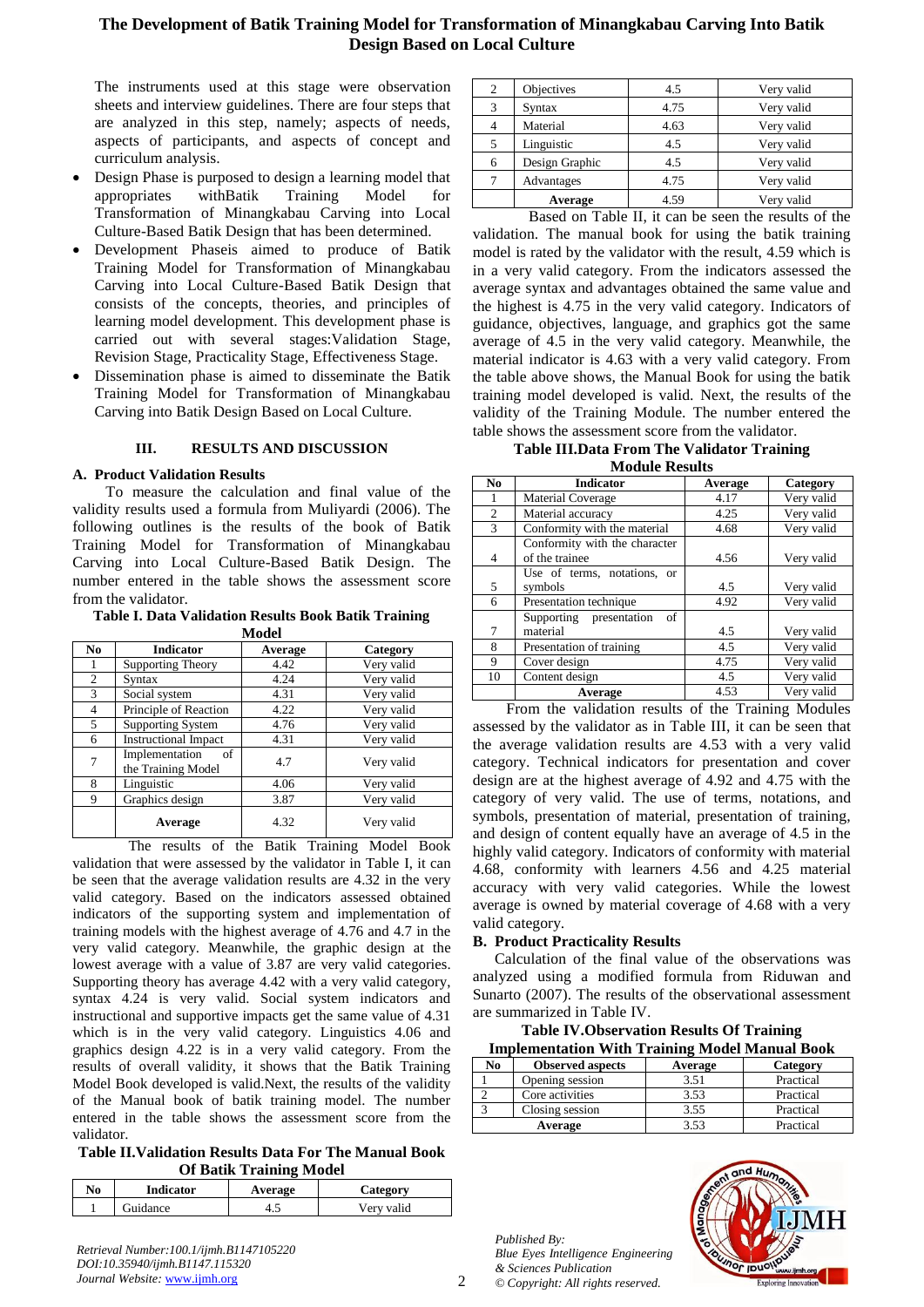

Based on table IV above, it can be seen that the average implementation of model book instructions by instructors with a value of 3.53 is in the practical category. In the opening session, the average score was 3.51 with a very practical category, while the core activity was 3.53 with a very practical category. The closing session is the highest aspect with an average value of 3.55 in the very practical category.Furthermore, the results of filling out the responses of craftsmen participants can be briefly seen in Table V.

**Table V.Craftsman Responses To The Practicality Of The Training Modules** 

| ne nemme modern |                              |         |                |  |
|-----------------|------------------------------|---------|----------------|--|
| No.             | <b>Observed aspect</b>       | Average | Category       |  |
|                 | Attractiveness               | 3.72    | Very practical |  |
| 2.              | Process of<br>implementation | 3.7     | Very practical |  |
| 3.              | Evaluation                   | 3.52    | Very practical |  |
|                 | Average                      | 3.65    | Very practical |  |

Based on Table Vabove, it is known that the responses of 20 participants of the Alam Takambang gallery batik craftsmen, Padang Lua, West Sumatra, which were used during the Batik Training Model for Transformation of Minangkabau Carving into Local Culture-Based Batik Design Products are very appropriate with an average of 3.65. Overall, the responses of the trainees to the Training Modules on Transforming Minangkabau Carving into Local Culture-Based Batik Product Design are in the very appropriate category.Moreover, the results of the instructors' response can be briefly seen in Table VI.

**Table VI.Instructors' Responses To Practicality Of Character Education-Oriented Learning Tools**

| No     | <b>Observed aspects</b>                       | Average          | Category       |  |
|--------|-----------------------------------------------|------------------|----------------|--|
| 1.     | practicality of use                           | 3.25             | Practical      |  |
| 2.     | Time suitability                              |                  | Practical      |  |
| 3.     | The suitability<br>the<br>of<br>illustrations | 3.3              | Practical      |  |
| 4.     | Language                                      | 3.6              | Very Practical |  |
|        | Average                                       | 3.29             | Practical      |  |
| $\sim$ | -<br>__<br>$\overline{\phantom{a}}$           | . .<br>$\bullet$ | .              |  |

Based on Table 6 above, it is known that the instructor's response to the practicality of the Instructions for Using the Batik Training Model for Transformation of Minangkabau Carving into Local Culture-Based Batik Product Design with practical categories on aspects: 1) practicality of use, 2) timeliness, and 3) Suitability of Illustration. In the aspect of language shows a very practical category. This shows that the Instructions for Using the Batik Training Model in Transforming Minangkabau Carving into a Local Culture-Based Batik Product Design that was developed can facilitate the instructor in the process of delivering batik motif material to the trainees.

# **C. Product Effectiveness Results**

The results of filling out the observation sheet of the training participants' activities were analyzed by calculating the percentage using the formula from Arikunto (2006). The following table are the average results of student activity from two training activity meetings conducted at the Alam Takambang gallery, Padang Lua, West Sumatra with a total of 20 craftsmen.

**Table VII.Observation Results Of Training Participant Activities**

| No            | <b>Observed activity</b>                                    | Percentage<br>$(\%)$ | Category  |
|---------------|-------------------------------------------------------------|----------------------|-----------|
|               | Pay attention and listen to the<br>instructor's explanation | 100                  | Very high |
| $\mathcal{D}$ | Study training material                                     | 85                   | Very high |
| $\mathcal{R}$ | Asking questions to the instructor                          |                      | High      |

|                                    | Answering instructor questions            | 51.3 | Medium    |
|------------------------------------|-------------------------------------------|------|-----------|
|                                    | Collaborate in groups and<br>individually | 100  | Very high |
| 6                                  | Present the results of group work         | 52.5 | Medium    |
| Percentage of participant activity |                                           | 77 3 | High      |

In Table VII, it can be seen the activities of craftsmen in Transformation Carving Training activities into Design of Local Culture-Based Batik Products in the high category. High category is shown on the activity of asking questions to the instructor. Meanwhile, the activities of answering the instructor's questions and presenting group work results are in the medium category. The activities of the trainees pay attention and listen to the instructor's explanation, learn the training material and work together in groups and individually in the very high category.

# **IV. DISCUSSION**

# **A. Product Validation**

The activities in the Batik Training Module can evoke the activities, skills, and understanding of the trainees' concepts, as a result, the training process becomes interactive, innovative, challenging, and fun. This is in accordance with [61] they stated that Supporting Systems are devices or facilities that support the implementation of the training/learning process. For example, to apply a learning model that is used to see participants imaginative/creative abilities, the learning model is needed that illustrates students' imagination / creative abilities. The instructional impact is that which refers to the ability of imagination/creativity and learning outcomes, while the accompanying impact is referring to the experience or skills acquired by the trainee. Based on the results of the validation conducted by the validator on the Batik Training Model in Transforming Minangkabau Carving into a Local Culture-Based Batik Product Design developed in the form of 1) Batik Training Model Books, 2) Instructions for Using Batik Training Model Books, and 3) Batik Training Modules Transforming Minangkabau Carving Into Local Culture-Based Batik Design Products are in the category of very valid. Validation carried out in this study emphasizes the content validity and construct validity. The validity of the content was declared valid by the validitors because the training product developed was in accordance with the material that was supposed to be presented, it could be said that the validity of the contents of this training product could be justified because it had been assessed by experts. The construct validity was also declared valid by the validators because the construct of the Batik Training Model in Transforming Minangkabau Carving into a Local Culture-Based Batik Product Design that was developed had met the requirements for preparing learning tools.

This is in accordance with the opinion of [48] that "An instrument is said to be valid if the instrument can be used to measure what should be measured".

The validation results show that the learning tools produced have been tested for quality and have been declared valid by the validators. The next stage in this research can be continued, namely at the trial stage.

# **B. Product Practicality**

Based on observations of the implementation of the

*Published By: Blue Eyes Intelligence Engineering & Sciences Publication © Copyright: All rights reserved.*



*Retrieval Number:100.1/ijmh.B1147105220 DOI:10.35940/ijmh.B1147.115320 Journal Website:* www.ijmh.org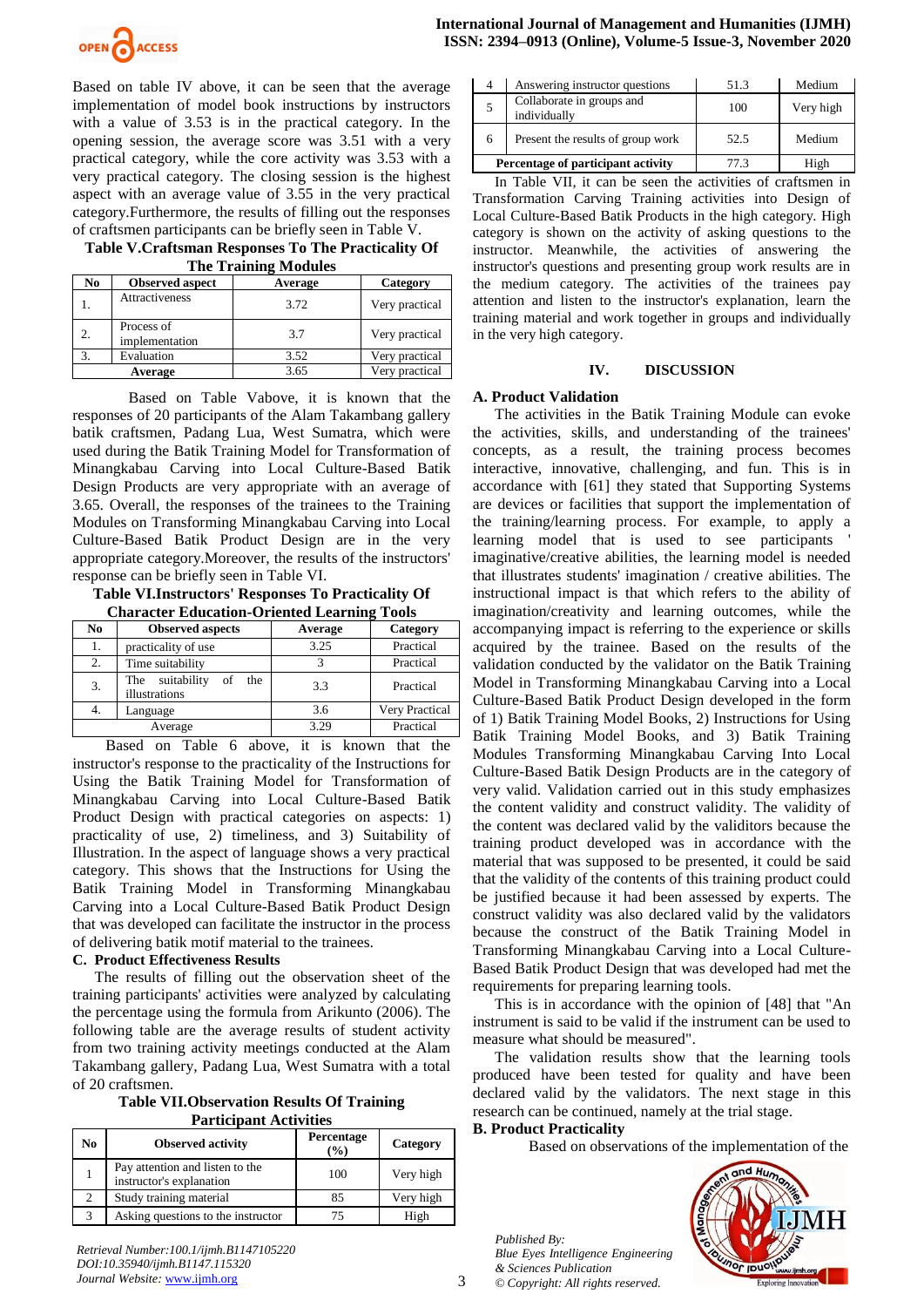# **The Development of Batik Training Model for Transformation of Minangkabau Carving Into Batik Design Based on Local Culture**

Manual of Using Batik Model Training Books in the gallery of Alam Takambang, Padang Lua, West Sumatra, which are used in the trial are in practical criteria with an average value of 3.57. This performance is supported by the availability of other products that researchers have developed, such as modules trainees. In this case, it can be seen that the Manual for Using the Batik Training Model Book developed can be easily carried out by the instructor, on the other hand, the Manual for Making the Batik Training Model Book is a practice to be used. According to [3] that the device/product can be said to be practical, if the teacher/instructor can use the device/product to carry out learning logically and continuously, without many problems. After the training process using the Manual for Using the Book Model of the Batik Training Model in Transforming Minangkabau Carving into a Local Culture-Based Batik Product Design by instructors conducted at Alam Takambang Gallery, Padang Lua, West Sumatra, the trainees gave a generally very appropriate response. The results of the questionnaire analysis of students' responses to the practicality of the training modules developed showed that the trainees were interested in learning the training modules because they had an attractive appearance. The colors chosen for the participants' text, images, and background modules are contrasting colors that support learning. According to Walker [39] color has a physiological effect on anxiety, heart rate, and blood flow. Each color has wavelengths, and each wavelength can affect the body and brain differently. The dominant color that is widely used is purple, as one of the best colors to stimulate learning [39]. The use of training modules encourages the active participation of trainees in training process. Group discussions conducted by participants can help participants in understanding the material. Understanding of trainees in learning can improve learning achievement, and they are motivated to continue learning. This is according to the opinion of [46] that learning is a process to obtain motivation in knowledge or skills, habits, and behavior.

#### **C. Product Effectiveness**

The activity of the trainees during the learning process is one of the information about the trainees' responses during the use of the Batik Training Model in Transforming Minangkabau Carving into a Local Culture-Based Batik Product Design. Training participants' activities are activities or behaviors that occur during the training process. The training participants' activities during the learning process are one indicator of the willingness of the trainees to learn. This is according to [20], "Student activities in learning can be seen based on their participation and involvement in responding". Activities are needed in learning because in principle learning is doing. Doing to change behavior into activities. [28] states that activities in self-formation are students themselves, while educators only provide guidance and plan all activities to be carried out by students. In this study the activities of the trainees observed comprised paying attention and listening to the instructor's explanation, studying instructional materials, asking questions to the instructor, answering instructor's questions, working in groups and individually, presenting the results of group work. Based on the analysis of the training participants' activities during the training, they were in the high category. Hence, it can be concluded that the learning process using the Batik Training Model in Transforming Minangkabau Carving into a Local Culture-Based Batik

Product Design has succeeded in increasing student activity. To find out how far students can master the teaching material, a learning achievement test is conducted on the cognitive aspects. According to [51], "The cognitive domain is a learning process that aims to measure the level of ability in mastering the material, the measuring instrument is commonly called a learning achievement test". Giving a test is done once in the form of objective tests of 20 questions conducted after learning activities carried out. Trianto (2009: 235**)** states "The learning outcomes test is a test item used to determine student learning outcomes after participating in learning activities". The average value processing results are compared with KKM, so that individual completeness will be obtained in the basic competencies with Pollution material. According to [53] KKM is a learning completeness criteria determined by the education unit (each school). KKM scores for batik material at the Alam Takambang gallery, Padang Lua, West Sumatra are 80. Of the 20 students who took part in the evaluation, all 20 students scored  $\geq 80$ , thus individually declared complete for Membatik material. [53] states that "Each student is said to have finished learning (individually) if the proportion of correct answers of students is  $\geq 65\%$ , and a class is said to have finished learning (classical completeness) if in the class there are  $\geq$  85% of students who have finished learning ". Thus it can be concluded that training with the Batik Training Model in Transforming Minangkabau Carving into a Local Culture-Based Batik Product Design can improve the learning outcomes of trainees. Learning outcomes on psychomotor aspects are obtained through observing the work of the trainees. Where obtained a variety of batik motifs that reflect local Minangkabau motifs that are very interesting and beautiful. According to [23], "Psychomotor skills have six stages, namely: reflex movements, basic movements, perceptual abilities, physical movements, skilled movements, and nondiscursive communication. Non-discursive communication is the ability to communicate by using movement ".

# **V. CONCLUSION**

Based on the objectives, results and discussion of the research described, the following conclusions can be concluded:

- 1) The Batik Training Model in Transforming Minangkabau Carving into a Local Culture-Based Batik Product Design (Baturmi Berbulo) has been produced through the Four-D development model.
- 2) The Batik Training Model in Transforming Minangkabau Carving into a Local Culture-Based Batik Product Design (Baturmi Berbulo) which has been produced has levels:
- The validity of the model book 4.32 is very valid, the validity of the manual is 4.59 and the category is very valid, the validity of the craftsmen's book is 4.53 and the category is very valid.
- The practicality of the model book is 3.53 and the category is practical, the instructor / teacher response to the guide is 3.29 and the practical category, the response of the craftsman participants to the training module is

*Published By: Blue Eyes Intelligence Engineering & Sciences Publication © Copyright: All rights reserved.*



*Retrieval Number:100.1/ijmh.B1147105220 DOI:10.35940/ijmh.B1147.115320 Journal Website:* www.ijmh.org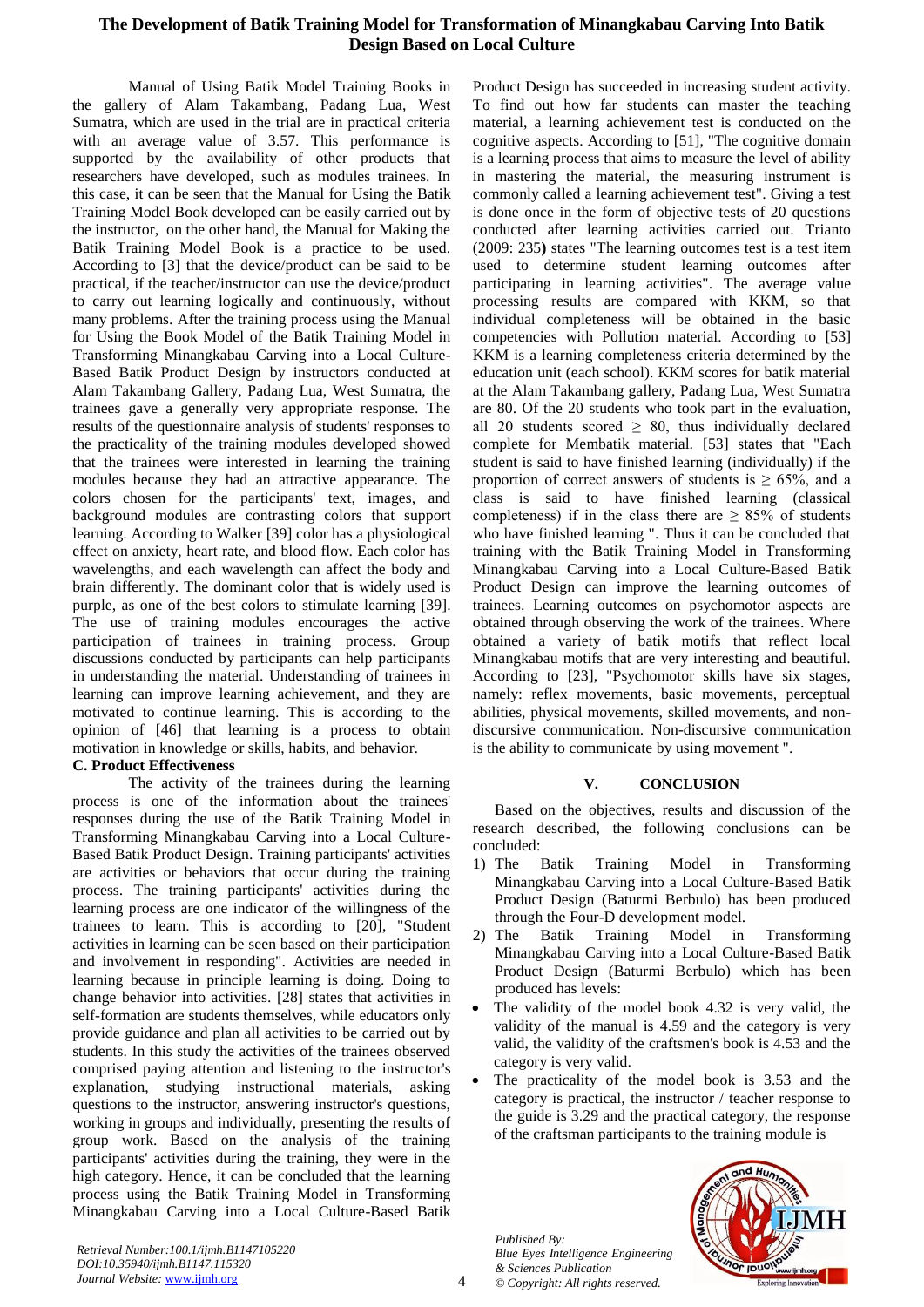

3.65 and the category is very appropriate, the practicality of the craftsman's book.

 The effectiveness of the craftsman books obtained was 77,9 and categorized high.

#### **REFERENCES**

- 1. Agustina, dkk.Ragam Hias Ukiran MinangkabauSebagai Sumber Inspirasi Inovasi Batik Pada Industri Kecil Dan Industri Rumah Tangga. Hibah Kompetitif PenelitianNomor :371/H.35.2/KG//2010.
- 2. Aisyah, Siti. Pola Dasar Dan Makna Ukiran MotifRumah Gadang Koto Sani Kecamatan X Koto Singkarak Sumatera Barat. *Program Studi Desain Produk, Fakultas Desain dan Seni Kreatif. Universitas Mercu Buana Jakarta*. 2013
- Akker, J. Van den.. Principles and Method of Development Research. London. Dlm. van den Akker, J., Branch, R.M., Gustafson, K., Nieveen, N., & Plomp, T. (pnyt.)". Design approaches and tools in educational and training .Dordrecht: Kluwer Academic Publisher. 1999
- 4. Alexandra, Denny Rusu. *Revitalizing Ancient Technologies and Advancing Ethical Design in Textile Art Education*. National University of Arts, Rumani[a.www.sciencedirect.com.](http://www.sciencedirect.com/) 2012
- 5. Asefi, Darifajar. . *Transformasi dan gerakan dalam arsitektur: perkawinan antara seni, teknik dan teknologi.*Sekolah arsitektur, Universitas Seni Islam Tabriz Tabriz, Ira[n.www.sciencedirect.com.](http://www.sciencedirect.com/)  2012
- 6. Barliana, M. S. *Perkembangan Arsitektur Masjid Suatu Transformasi Bentuk Dan Ruang.* Jurusan Pendidikan Teknik ArsitekturUniversitas Pendidikan Indonesia. *Jurnal Terakreditasi Nasional HISTORIAVol IX, No 2, Desember 2008. Jurusan Pendidikan Sejarah, Universitas Pendidikan Indonesi*a *[https://scholar.google.com](https://scholar.google.com/)*. 2008
- 7. B. Weil. Joyce and Calhoun, E. (2011). *Model of Teaching*. Yogyakarta: Pustaka Pelajar.
- 8. Darmasaputra, J.A and Lilianny S Arifin. (2012). Dimensi Aristektur Seni Batik di Yogyakarta. Jurusan Teknik Arsitektur, Universitas Kristen Petra No. 1 (2012) 1-6 1.
- 9. Dick, W; Carey, L & Carey, James .O. (2009). *The* Systematic Design of Instruction,(seventh edition)*.*Upper Saddle River, N.J: Pearson Education,Inc.
- 10. Dwiasta, R. Andi Yusdy. (2014).*Pemanfaatan Tema Arsitektur Tradisional Lokal TerhadapTransformasi Bentuk Dan Fungsi Arsitektur Di PerkotaanDalam Konteks Kekinian.* Jurusan Pendidikan Teknik Sipil dan Perencanaan Universitas Negeri Makassar*. Jurnal ForumBangunan : Volume 12 Nomor 1, Januari 2014. [https://scholar.google.com](https://scholar.google.com/)*
- 11. Erwin. 2008. *Buku Ajar Kriya Tekstil Dasar.* Fakultas Bahasa Sasra dan Seni, Jurusan Seni Rupa UNP.
- 12. Eskak, Edi*.* 2013*Potensi Seni Kriya Istimewa Dalam Pameran "NegariNgayogyakarta Hadiningrat 2012"*CORAK Jurnal Seni Kriya Vol. 1 No.2, November 2012-April 2013
- 13. Goad, T,W. (1982). *Delivering Effective Training.* California: University Associates Inc.
- 14. Gomez-Mejia, Balkin, & Cardy. (2001). *Managing Resources*, International Edition, Prentice Hall, Inc., New Jersey.
- 15. Hidayat, Herry Nur. (2018). Pengembangan Motif Ukiran Rumah Gadang Untuk Motif Kain: Revitalisasi dan Pengembangan Industri Kreatif Program Studi Sastra Minangkabau. J*urnal Ilmiah Lingua Idea ISSN 2580-1066 (Online). ISSN 2086-1877. Vol. 9 No. 1, 2018.*
- 16. Hill.Notoatmodjo, S. (2009). *Pengembangan Sumber Daya Manusia.* Jakarta : PT.Rineka Cipta.
- 17. <https://www.neliti.com/id/search?q=PELATIHAN+MEMBATIK>
- 18. Idawati, dkk. (2016). Effectiveness of Training Model Capacity Building for Entrepreneurship Women Based Empowerment Community. *International Jornal Education Studies; Vol.9, No. 11; 2016 ISSN 1913-9020 E-ISSN 1913-9039*
- 19. Irianto, J. (2001).*Prinsip-prinsip dasar manajemen pelatihan:* Dari analisis kebutuhan sampai evaluasi program pelatihan.Surabaya:Insan Cendekia*.*
- 20. **Kemp and Jerol. 1994.**
- 21. Kolb, D. (1984). *Experiential Learning.* New Jersey : Prentice- Hall, Inc.
- 22. Kulbekova, Аigul K. Dkk. (2016). The Methodological Framework of Occupational Training in Culture and Art High Schools of Kazakhstan. *International Journal Of Environmental & Science Education 2016, Vol.11, No. 12, 5261-5272.*
- 23. **Mardapi. 2003.**
- 24. Marthala, Agusti Efi. (2013) Rumah Gadang Kajian Filosofi Arsistektur Minangkabau. Penerbit. Humaniora. Cetakan pertama Desember 2013. ISBN:979-778-091-0.

*Retrieval Number:100.1/ijmh.B1147105220 DOI:10.35940/ijmh.B1147.115320 Journal Website:* www.ijmh.org

- 25. Mayo D & Dubois P.H. (1987). *Complete Book of Training: Theory, Principles and Techniques.* California: University Associates Inc.
- 26. Minarsih. (2013). Korelasi Antara Motif Hias Songket dan Ukiran Kayu di Propinsi Sumatera Barat. Jurusan Seni Rupa Fakultas Bahasa dan Seni, Universitas Negeri Padang *Vol. XII No.1 Th. 2013*
- 27. Minarsih and Couto. (2009). Seni Rupa Teori dan Aplikasi. UNP Press. 28. **Montesori.**
- 
- 29. Muliyardi. (2006). Pengembangan model pembelajaran matematika denganmenggunakan komik di kelas I Sekolah Dasar*.* Disertasi. Surabaya:Pascasarjana UNESA.
- 30. Musbar, Asti and Ambar B, Arini. 2011. *Batik Warisan Adiluhung Nusantara*, Yogyakarta: Gama Media.
- 31. Mustafa, M. Nur. (2013). Professional Competency Differences among High School Teachers in Indonesia, *Jurnal, International Education Studies; Vol*. 6, No. 9; 2013 ISSN 1913-9020 E-ISSN 1913-9039.
- 32. Nadler, L. (1983). *Designing Training Program The Critical Events Model.* California: ADDISON-Wesley Publishing Company.
- 33. Najoan, Stephanie Jil and Johansen Mandey. (2012).Transformasi sebagai Strategi Desain. Mahasiswa Prodi Arsitektur Unsrat. Staf Pengajar Prodi Arsitektur Unsrat. Media Matrasain. Vol 8 No 2 Agustus 2011. *[https://Scholar.Google.Com](https://scholar.google.com/)*.
- 34. Nancy Margried, 2015. *Batik Fraktal Masyarakat: Keterlibatan Kreatif melalui Teknologi.* Procedia . [www.sciencedirect.com](http://www.sciencedirect.com/)
- 35. Noe, Hollenbeck, Gerhart, & Wright. (2003). *Human resource management.International Edition,* The McGraw-hill Companies, Inc. New York.
- 36. Noe, R.A. (2010). *Human Resource Management Achieving Competitive Advantage.*New York: McGraw
- 37. Parker, T.C. (1976). *Training and Development Handbook: A Guide to Human Resources Development.* New York: McGraw-Hill Book Company.
- 38. Purwanto, Ngalim. 2011. *Psikologi Pendidikan*. Bandung; Remaja Rosdakarya..
- 39. **Rahmat. 2010.**
- 40. Rofiatul, Hosna, 2013.*Pengembangan Model Pembelajaran Sinektikdi Madrasah Ibtidaiyah.*Jombang. Vol. Xxviii No. 2 2013/1434. PNRI. Pustaka Nasional Republic Indonesia..
- 41. Salma, Irfa'ina Rohana, dkk. (2016). *Creation of Batik Kupang.*  Yogyakarta; Balai Besar Kerajinan dan Batik.
- 42. --------------------. (2015). *Development of Balinese Batik Motifs.*  Yogyakarta; Balai Besar Kerajinan dan Batik
- 43. Saftiyaningsih, A.K, Jusuf Herman, Pradito Didit, (2012). The Dancing Peacock; *Colours and Motifs Of Priangan Batik*. Jakarta; Gramedia.
- 44. Sardiman
- 45. Slavin E.R., 2006, *Educational Psychology Theory and Practice, Eighth* Edition, New York: Pearson Education, Inc.
- 46. **Slameto. 2009.**
- 47. Sugiyono. (1998). *Menejemen Pendidikan dan Pelatihan.* Bandung: Alfabeta.
- 48. Sugiyono, 2008. *Metode Penelitian Pendidikan Pendekatan Kuantitatif, Kualitatif dan R&D*. Bandung: Alfabeta
- 49. Suleimenova, G. (2016). Civil service training in kazakhstan: The Implementation of New Approaches. *Universal Journal of Educational Research 4(10):2359-2366.*
- 50. Syah Muhibbin. 2009. *Piskologi Belajar*. Jakarta ; Grapindo Persada.
- 51. Syamsurizal. 2008.
- 52. Tanaro, Gina Glad and Achmad Haldani, D. (2018). Eksplorasi Motif Ukiran Rumah Gadang Dengan Teknik Sulam. Program Studi Sarjana Kriya, Fakultas Seni Rupa dan Desain (FSRD) ITB Trianto. 2007. *Model-model Pembelajaran Inovatif Berorientasi Konstruktivistik; Konsep, Landasan Teoritis* -*Implementasinya*, Jakarta: Prestasi Pustaka Publisher.
- 53. Trianto. 2007. Model-model Pembelajaran Innovatif Berorientasi Konstrukvistik, Konsep, Landasan Teori-Praktis dan Implementasinya. Jakarta; Prestasi Pustaka Publisher.
- 54. Tumthong, Piriyasurawong & Jeerangsuwan. (2016). Functional Competency Development Model for Academic Personnel Based on International Professional Qualification Standards in Computing Field. *Journal of Education and Learning; Vol. 5, No. 3.* ISSN 1927-5250 E-ISSN 19275269.
- 55. Undang Undang Republik Indonesia Nomor 23 Tahun 2003, Depdiknas. 2003. *Prinsip-Prinsip Manajemen Pelatihan*. Depok: Pusdiklat Pengawai Depdiknas
- 56. Wang, L. (2014). A new model of preschool bilingual teacher training in English teaching. Journal of Weifang Engineering Vocational College, 27(2), 8–10.

*Published By: Blue Eyes Intelligence Engineering & Sciences Publication © Copyright: All rights reserved.*